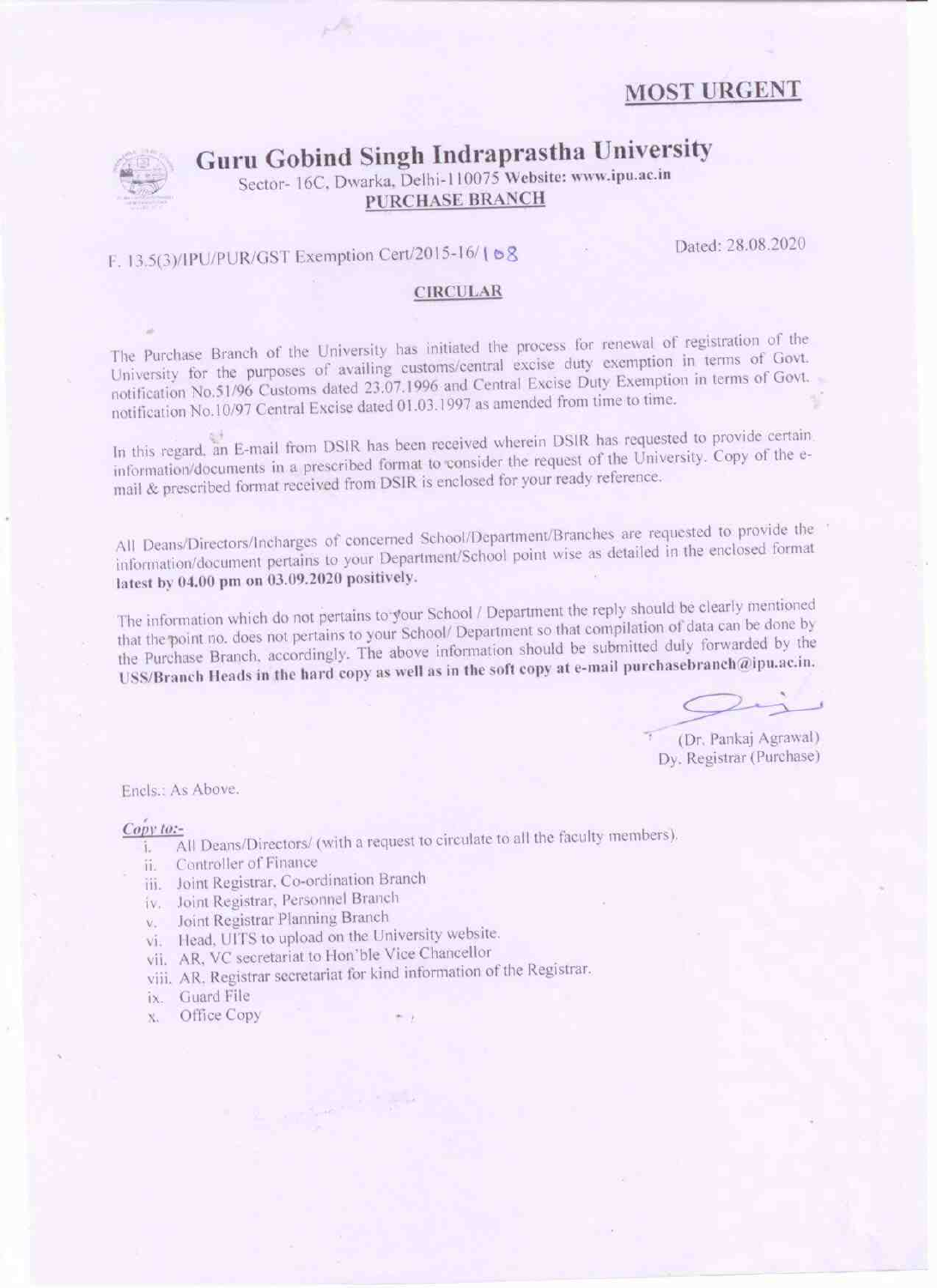

Purchase Branch <purchasebranch@ipu.ac.in>

# Guru Gobind Singh Indraprastha University - Renewal of PFRI DSIR

## Rajesh DSIR <rajeshkr38@nic.in>

To: purchasebranch@ipu.ac.in Cc: "Dr. Prabhat Kumar Dutta" <pkdutta@nic.in>, vc@ipu.ac.in, dpmaids@gmail.com

#### Tue, Aug 25, 2020 at 6:58 PM

### Dear Sir.

Please submit application in the format avialable at DSIR website. http://www.dsir.gov.in/files/12plan/bird-crf/pfri\_appl\_201807\_blank.pdf

 $\mathcal{A}$ 

With Regards

डॉ राजेश कमार/ Dr. Rajesh Kumar Scientist 'E', PRISM and PFRI

### वैज्ञानिक और औद्योगिक अनुसंधान विभाग

Department of Scientific & Industrial Research, GOI Room No. 15 B, S&T Block 1. Technology Bhawan, New Mehrauli Road, New Delhi 110016 Phone 011-26565329, 26590266, 8447881811

Support 200

528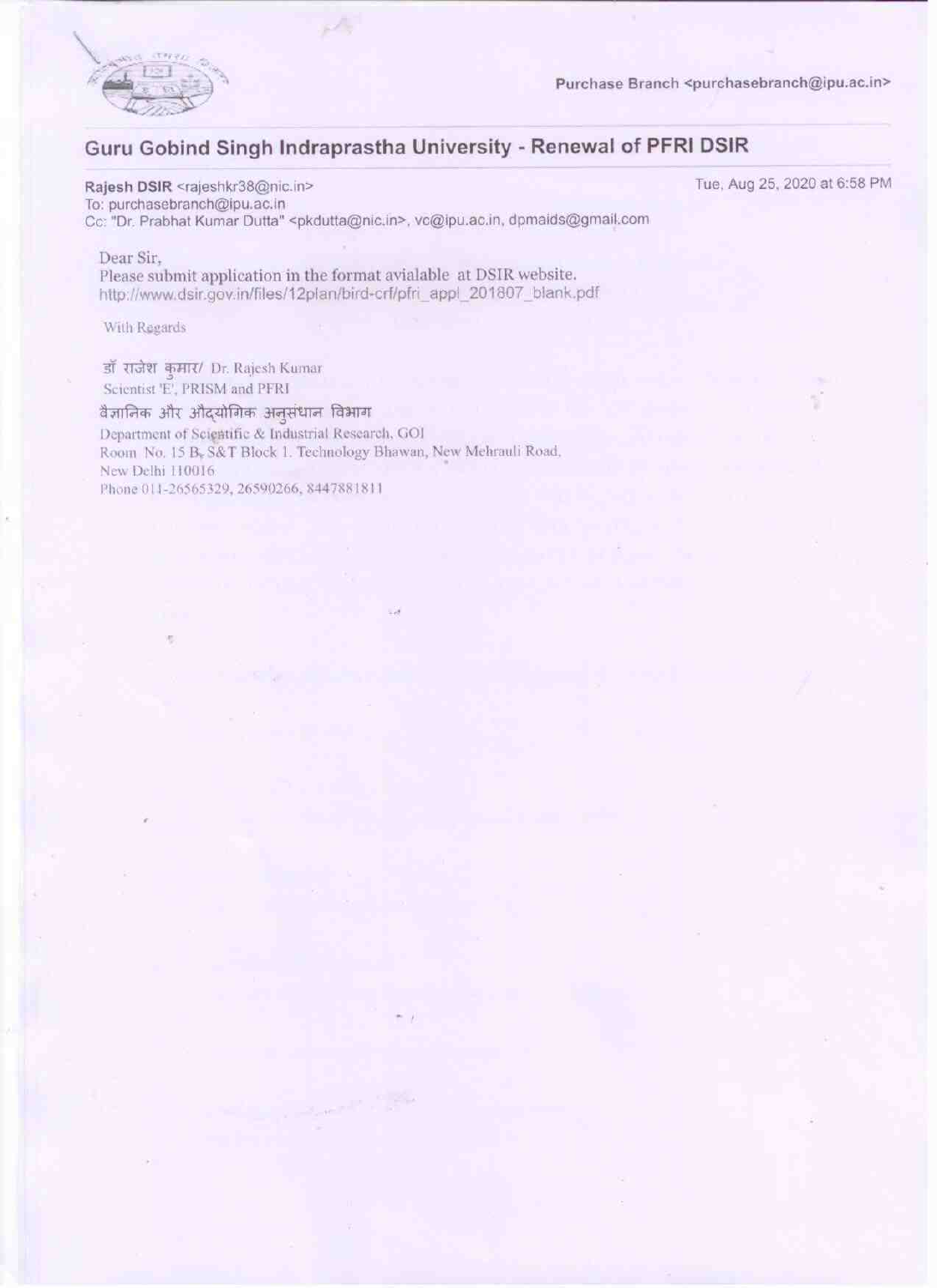# **DEPARTMENT OF SCIENTIFIC & INDUSTRIAL RESEARCH MINISTRY OF SCIENCE AND TECHNOLOGY GOVERNMENT OF INDIA**

**PROFORMA OF APPLICATION FOR REGISTRATION / RENEWAL OF PUBLIC FUNDED RESEARCH INSTITUTIONS OR A UNIVERSITY OR AN INDIAN INSTITUTE OF TECHNOLOGY OR INDIAN INSTITUTE OF SCIENCE, BANGALORE OR A REGIONAL ENGG. COLLEGE, OTHER THAN A HOSPITAL, FOR THE PURPOSES OF AVAILING CUSTOMS DUTY EXEMPTION IN TERMS OF NOTFN. NO. 51/96-CUSTOMS DATED 23.07.1996, NOTFN. NO. 47/2017-INTEGRATED TAX (RATE) DATED 14.11.2017 AND NOTFN. NO. 45/2017- CENTRAL TAX (RATE) DATED 14.11.2017, NOTFN. NO. 45/2017- UNION TERRITORY TAX (RATE) DATED 14.11.2017, AS AMENDED FROM TIME TO TIME**

Note: Institutions are requested to read the notifications, instructions before filling up the form

- 1. Name of the Institution
- 2. Registration No. & Date; valid upto *(enclose copy of the last registration certificate issued by DSIR)*
- 3. Address along with Phone/Fax/Telex/Grams/E-mail address
- *4.* Legal status of the Institution *(Enclose a copy of the Act, amended MOA or relevant notification).*
- 5. Name & designation of the Head of the Institution
- 6. Broad areas of research & major research programmes *(Enclose a copy of the latest annual report.)*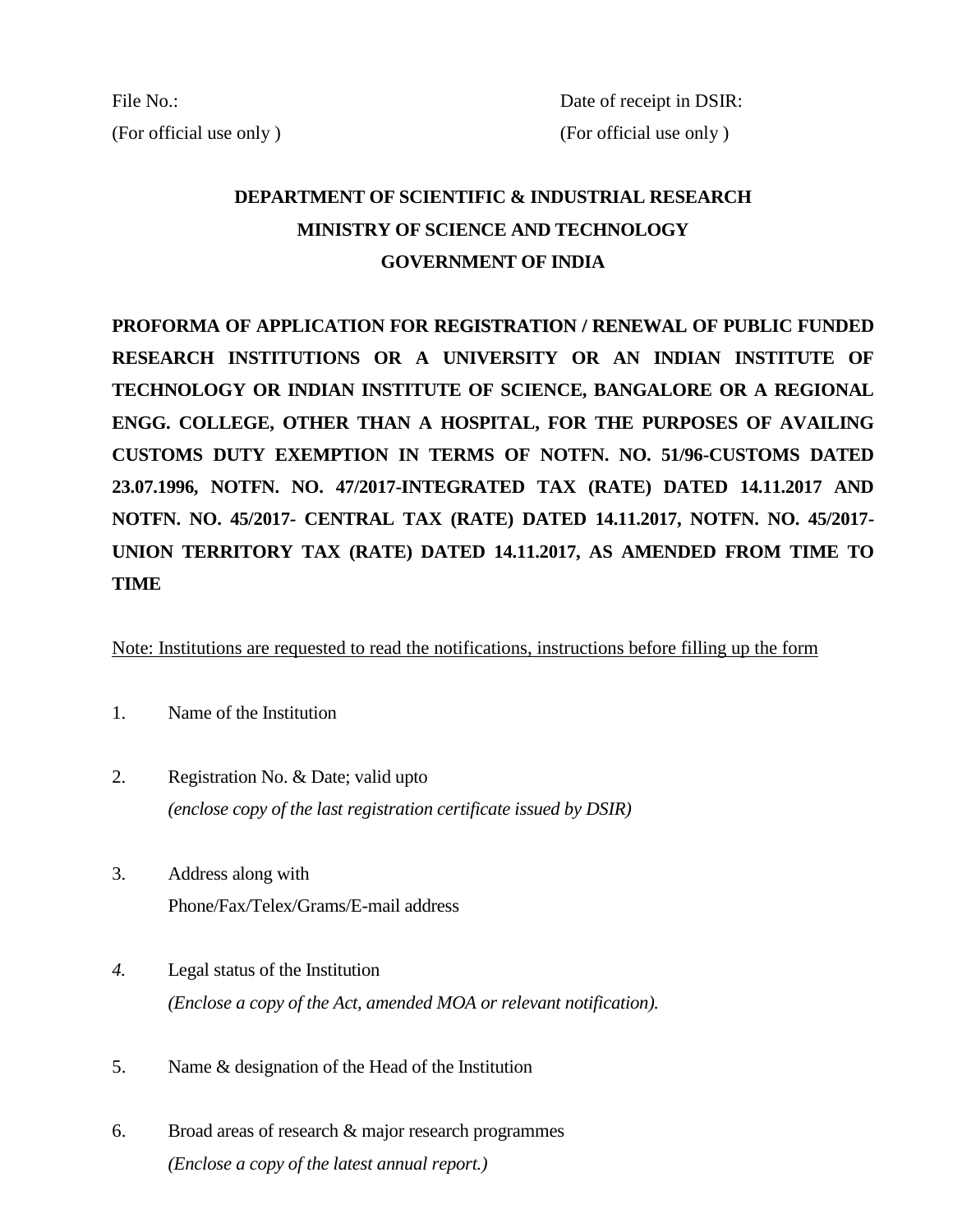7. Composition of Research Advisory Committee (RAC) for guiding the research activities of the institution.

*(Indicate number of meetings held during the last 2 years. Also enclose a copy of the minutes of the most recent meeting).*

- 8. Details of R&D activities as per Appendix-1 & 2 (*Also enclose a note on the R&D activities giving details of past achievements, ongoing programmes & future programmes*)
- 9. Details of staff engaged in research activities (*Enclose a total list of scientific personnel / faculty (department wise, total no.) working in the institution, engaged in research activities along with their designation, qualifications* )
- 10. Details of infrastructure available for research (*Enclose a list of equipment and facilities available with the institution for undertaking research activities*)
- 11. Sources of funding to the Institution: Share of Central/State/UT Government and others *(Enclose the statement of receipts & recurring expenditure of the institution along with*

*sample copies of last 3 sanction orders issued by the concerned Government Department for release of grants for non-plan recurring expenditure of the institution and a letter from the concerned central/state/UT Govt. Department regarding the commitment to meet atleast 50% of the recurring expenses of the institution.)*

### 12. Annual budget for research for last two years (in Rs. Lakhs)

| Year    | Year 1 | Year 2 |
|---------|--------|--------|
| Capital |        |        |
| Revenue |        |        |
| Total   |        |        |

State whether the budget includes staff salaries: Yes/No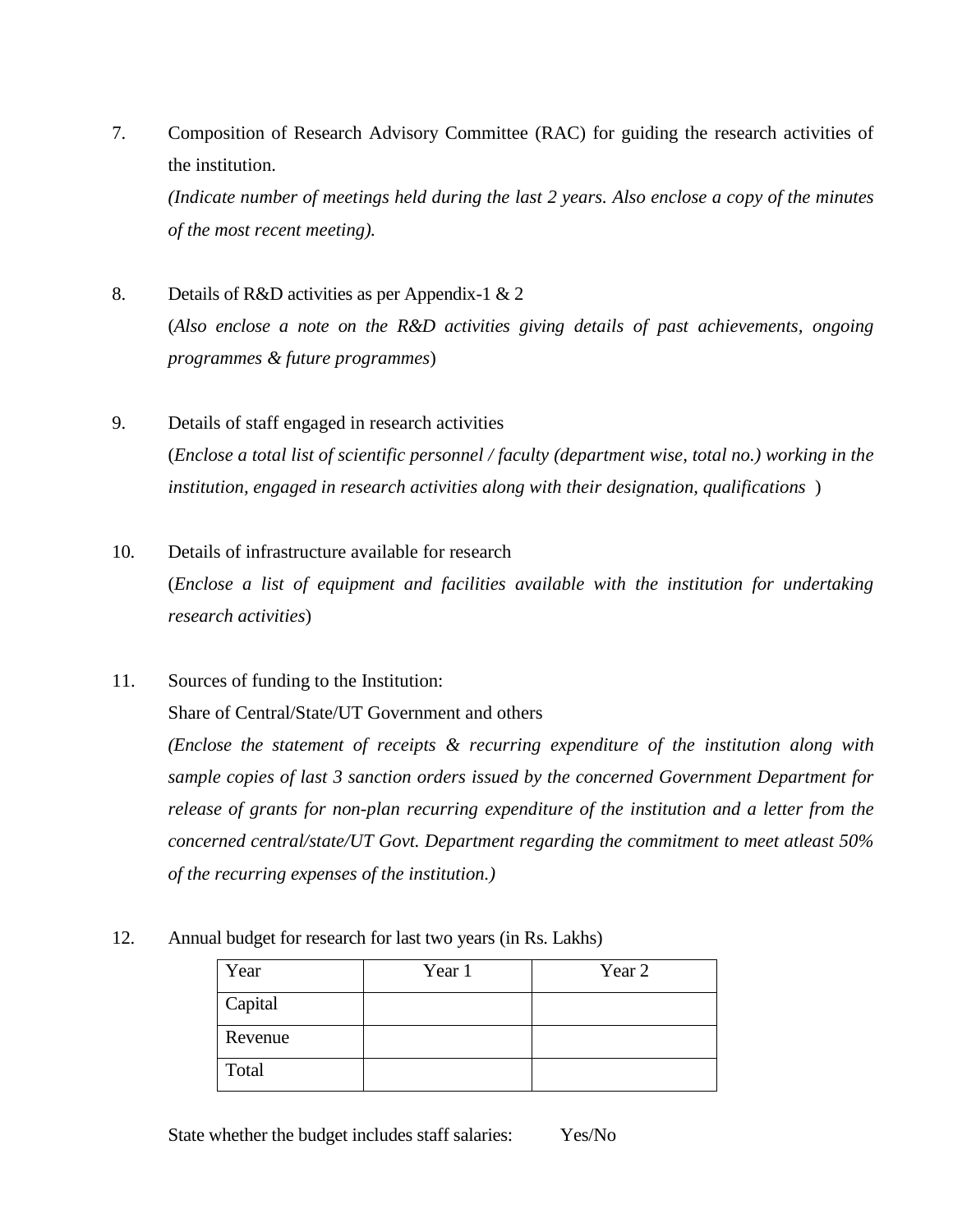- 13. Average yearly import/domestic purchases of goods for R&D (In Rs. Lakhs) *(Enclose copies of half-yearly returns of import/domestic purchases from the date of last registration)*
- 14. Number of papers published during last two years *(Enclose list of publications, their authors, journals/journal pages and the year in which they were published along with the copy of selected research papers with high IF )*
- 15. List of patents filed during last two years : (a) Indian (b) Foreign
- 16. Awards and any other recognitions won by the institution:
- 17. Any other information you may like to provide:
- 18. I, \_\_\_\_\_\_\_\_\_\_\_\_\_\_\_\_\_\_\_\_\_\_\_\_\_\_\_\_ (Name & Designation of the head of the Institution) of \_\_\_\_\_\_\_\_\_\_\_\_\_\_\_\_\_\_\_\_\_\_\_\_\_\_\_\_\_\_\_\_\_\_\_\_\_\_\_\_\_\_\_ hereby certify that the information given above is correct. I also undertake:
- (i) to utilise the customs duty exemption / GST facility in terms of Notfn. Nos. 51/96-Customs dt. 23.7.1996, Notfn. No. 47/2017-Integrated Tax (Rate) dt. 14.11.2017 and Notfn. No. 45/2017- Central Tax (Rate) dt. 14.11.2017, Notfn. No. 45/2017- Union Territory Tax (Rate) dt. 14.11.2017, as amended from time to time for research purposes only.
- (ii) not to avail / utilize the customs duty exemption / GST facility in terms of Notfn. Nos. 51/96- Customs dt. 23.7.1996, Notfn. No. 47/2017-Integrated Tax (Rate) dt. 14.11.2017 and Notfn. No. 45/2017- Central Tax (Rate) dt. 14.11.2017, Notfn. No. 45/2017- Union Territory Tax (Rate) dt. 14.11.2017, as amended from time to time for hospitals\* or patient care activities (*The definition of hospital may be seen in the notification*)
- (iii) to provide separate budget for research activities, which will be spent according to the approvals by the Research Advisory Committee (RAC) and imports as well as domestic purchases will be made out of budgets for research.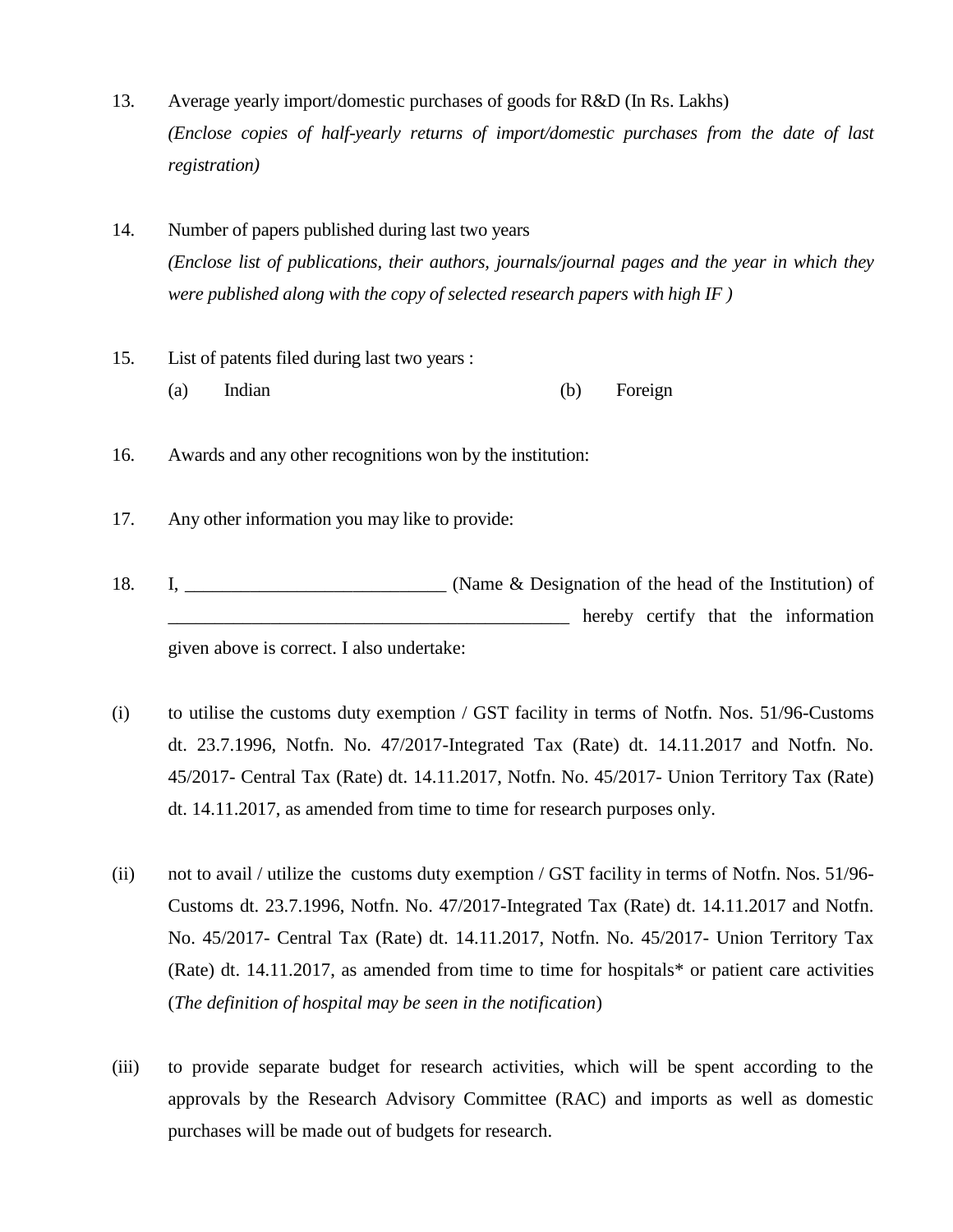(iv) to submit half-yearly returns of goods imported by availing customs duty exemption / GST facility in terms of Notfn. Nos. 51/96-Customs dt. 23.7.1996, Notfn. No. 47/2017-Integrated Tax (Rate) dt. 14.11.2017 and Notfn. No. 45/2017- Central Tax (Rate) dt. 14.11.2017, Notfn. No. 45/2017- Union Territory Tax (Rate) dt. 14.11.2017 as amended from time to time, to the Department of Scientific & Industrial Research every year (by December 31 and June 30) and to provide all such information and documentation to DSIR as requested by the Department, as also access of DSIR officials / teams sent by DSIR to my institution, in order to have continuity of and maintain the registration.

Place : Signature with Designation Date : of the Head of the Institution (Seal)

*(Note: The Head of the institution signing above should create a mechanism for strict compliance of the undertakings.)* 

*\* Certificate of registration is not valid for activities falling within the definition of "hospital" as per notification no. 51/96 – Customs dated 23-07-1996 issued by the Department of Revenue. The institutions are cautioned to go through the notification before availing duty exemptions under this notification.*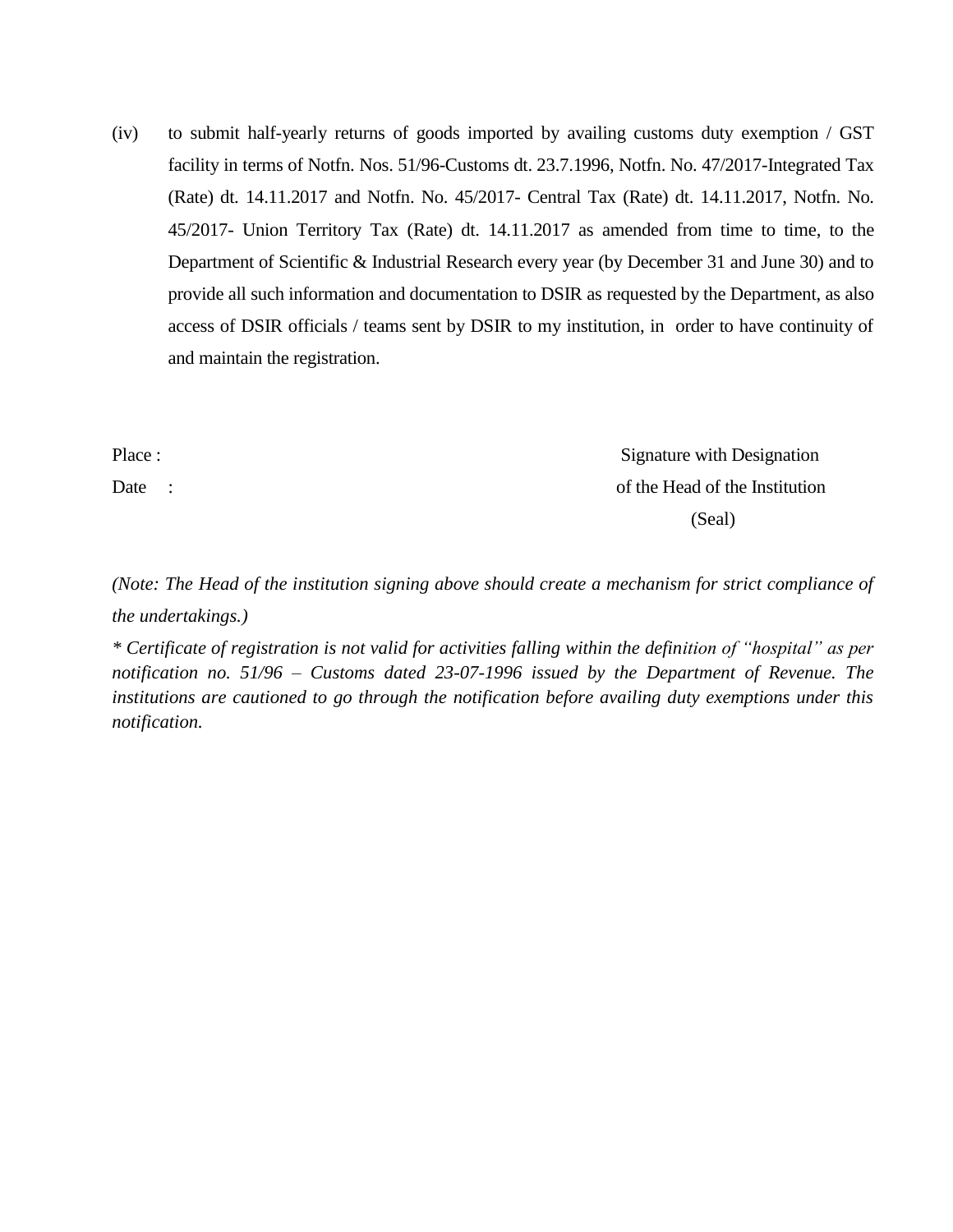### **APPENDIX-1**

## **DETAILS OF R&D PROGRAMMES/PROJECTS IN PROGRESS**

| Sl. No. | Title & Scope of<br>The R&D project | Year in which<br>started | <b>Budgeted Project Cost</b><br>(Rs. in Lakhs) |  |  | Remarks*<br>(Status: Completed/Not<br>Completed) |
|---------|-------------------------------------|--------------------------|------------------------------------------------|--|--|--------------------------------------------------|
|         |                                     |                          | Recurring<br>Capital<br>Total                  |  |  |                                                  |
|         |                                     |                          |                                                |  |  |                                                  |

\* Enclose a small write-up on each project indicating important aspects of the project, progress made so far and balance R&D work remaining to be done in the project.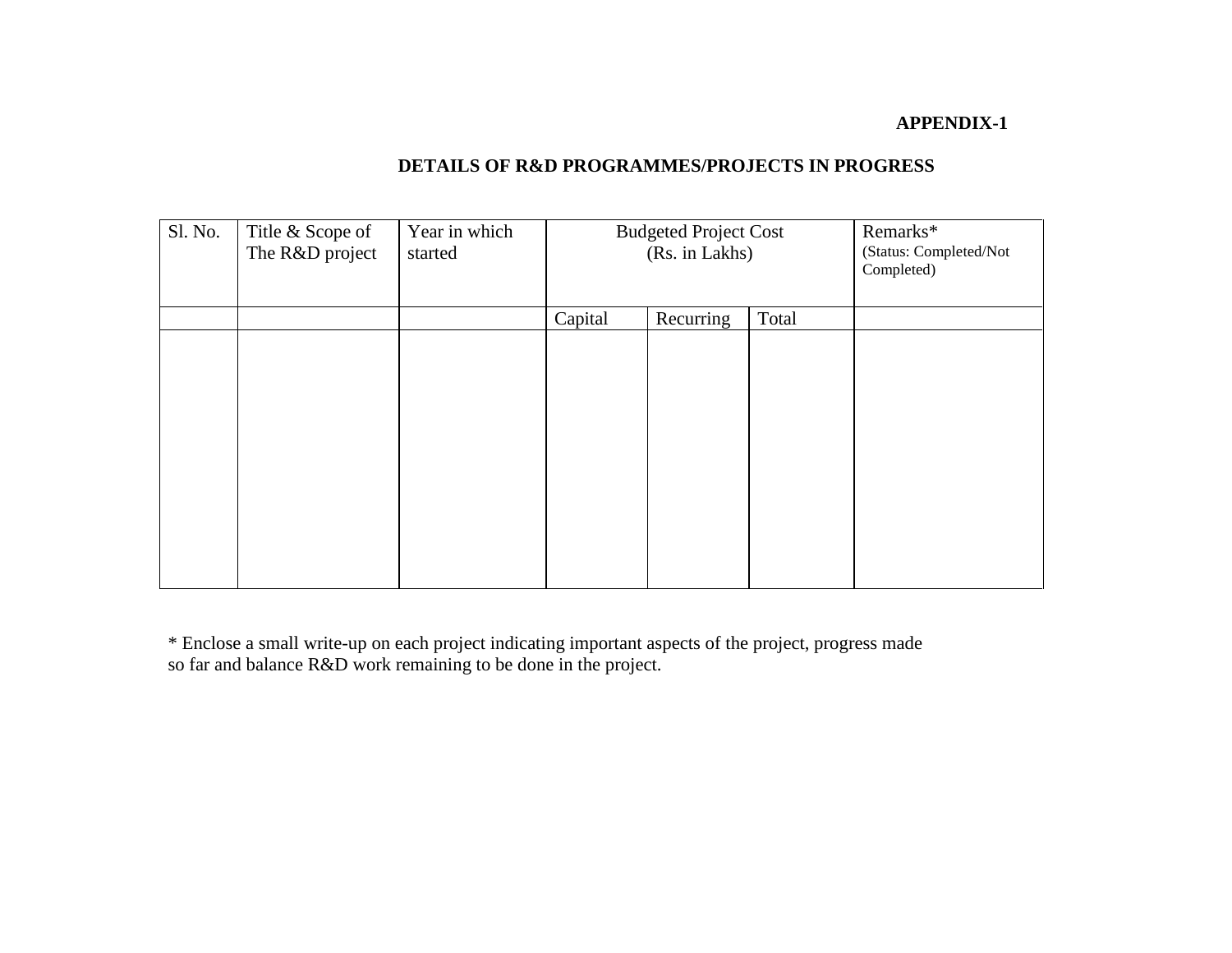### **APPENDIX-2**

# **DETAILS OF PROPOSED R&D WORK (FOR THE NEXT THREE YEARS)**

| Sl. No. | Title $\&$<br>Scope of the<br>project<br>proposed | Duration of<br>the Project | Total estimated project cost<br>(Rs. in Lakhs) |           |       | List of specialised<br>equipment required<br>to be purchased and<br>indicate their cost | Remarks (indicate<br>specific reasons, if<br>any, for proposing<br>the R&D project) |
|---------|---------------------------------------------------|----------------------------|------------------------------------------------|-----------|-------|-----------------------------------------------------------------------------------------|-------------------------------------------------------------------------------------|
|         |                                                   |                            | Capital                                        | Recurring | Total |                                                                                         | (Use separate sheet if<br>necessary)                                                |
|         |                                                   |                            |                                                |           |       |                                                                                         |                                                                                     |
|         |                                                   |                            |                                                |           |       |                                                                                         |                                                                                     |
|         |                                                   |                            |                                                |           |       |                                                                                         |                                                                                     |
|         |                                                   |                            |                                                |           |       |                                                                                         |                                                                                     |
|         |                                                   |                            |                                                |           |       |                                                                                         |                                                                                     |
|         |                                                   |                            |                                                |           |       |                                                                                         |                                                                                     |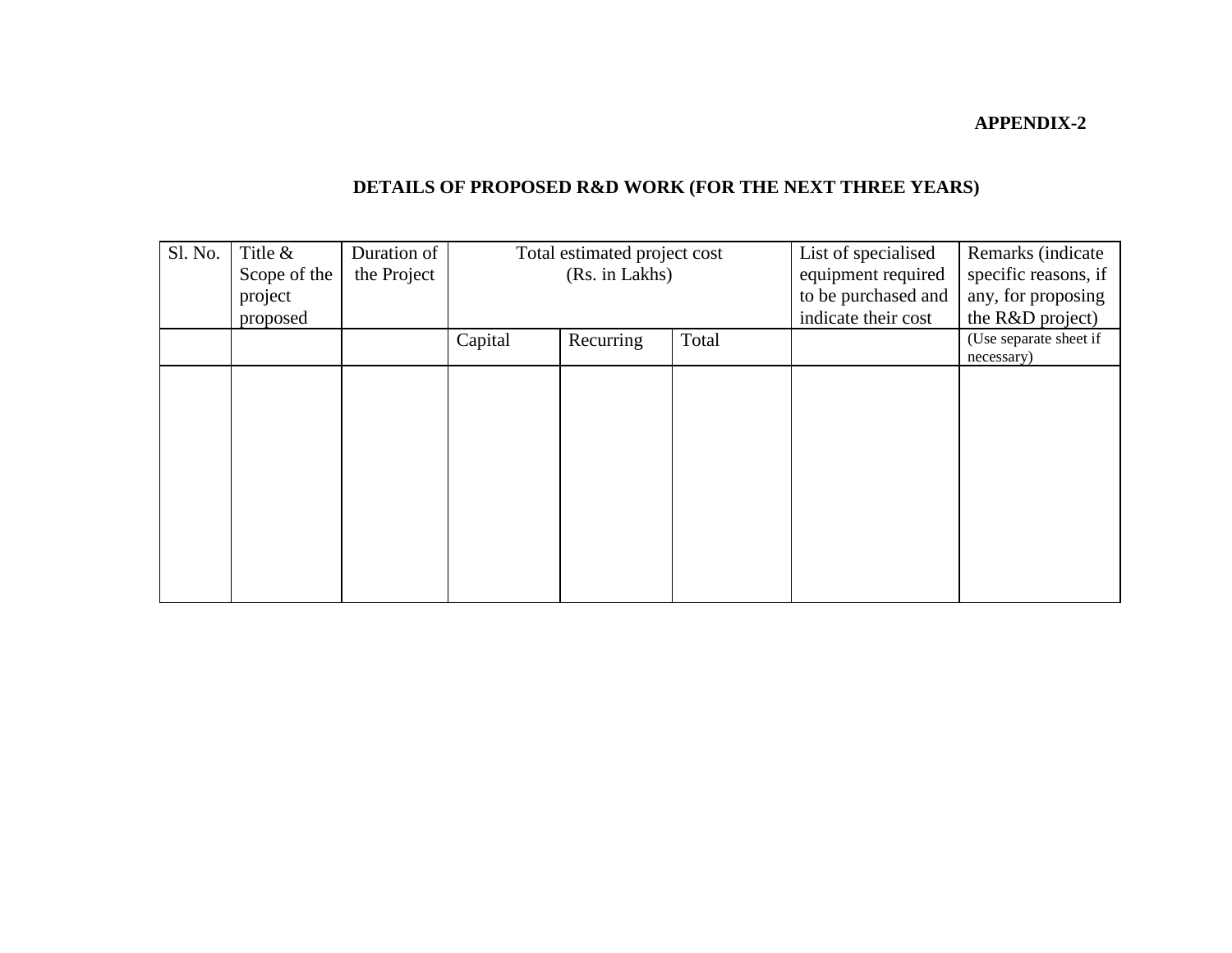### **INSTRUCTIONS / DOCUMENTS ACCOMPANYING APPLICATION**

- 1. Copy of the Notification to establish the legal name of the institution. If any name change was made, kindly submit the respective notification.
- 2. Copy of the last registration certificate issued by the Department, in case of renewal of registration.
- 3. Give full postal address. In case there is a change in address, kindly submit the relevant official documents justifying the address change.
- 4. Gazette notification, UGC notification, Unique Identification number on NGO Darpan Portal or relevant notification copy to establish legal status of the Institute/ University.
- 5. Name & Designation of the Head of the Institution (VC/ Registrar/ Director) along with his Telefax and official email address.
- 6. Give the major areas of research and must enclose a copy of the latest Annual report.
- 7. Give names of the external & internal members of Research Advisory Committee (RAC), with their designation, institutional affiliation. Submit minutes of the latest RAC meeting and number of such meetings conducted in past 2 years.
- **8.** Give past, ongoing and future R&D activities as per the appendix format. Submit sponsored projects from DBT, DST, ICMR, ICAR etc as per the format of **Appendix -1.**
- 9. Enclose a total list of scientific personnel / faculty including contractual/Permanent (department wise, total no.) working in the institution, engaged in research activities along with their designation, qualifications
- 10. Brief listing of Infrastructure available to carry out research activities.
- 11. Source of funding i.e. either from state or central or UT. Enclose the statement of receipts & recurring expenditure of the institution along with sample copies of last 3 sanction orders issued by the concerned Government Department for release of grants for non-plan recurring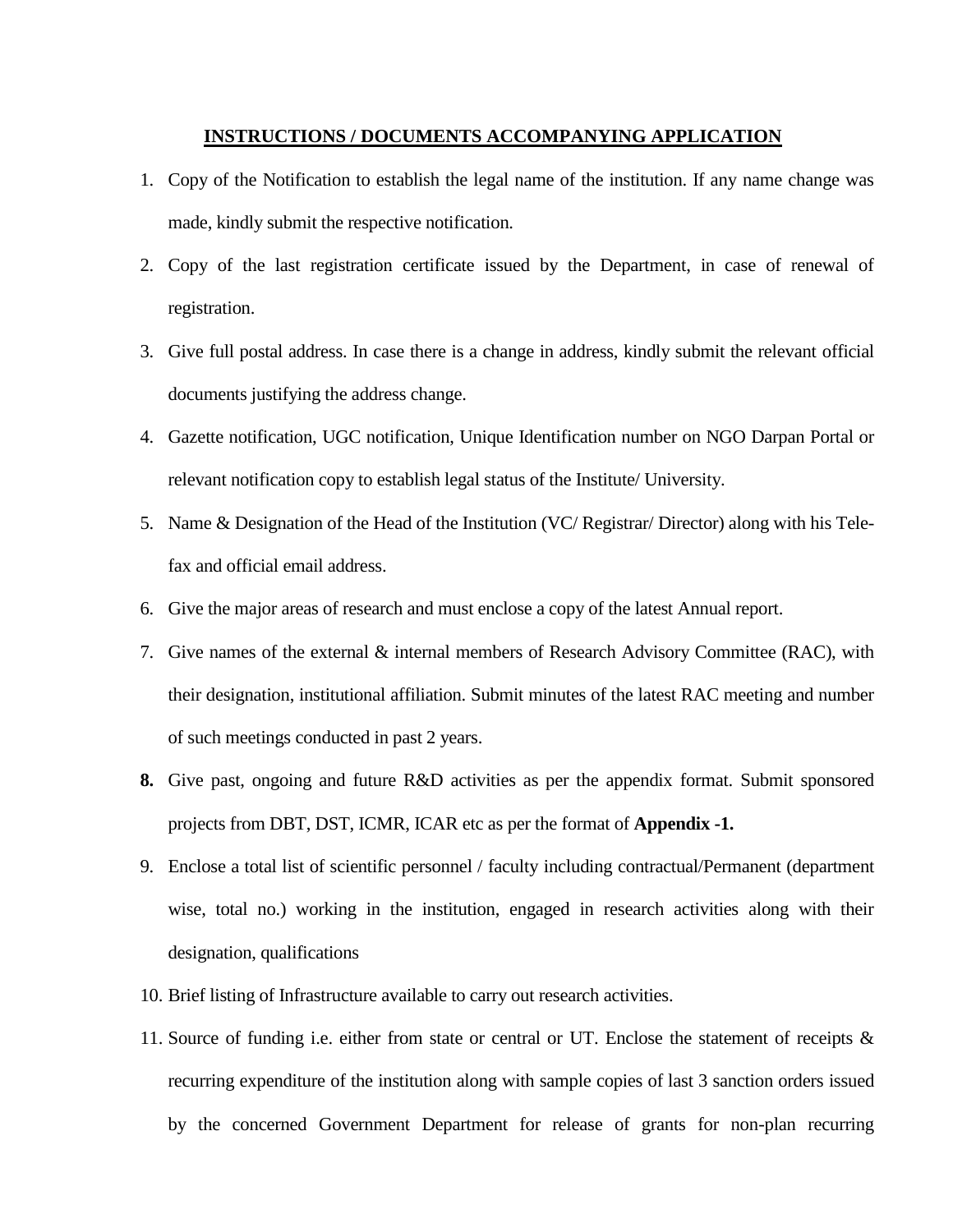expenditure of the institution and a letter from the concerned central/state/UT Govt. Department regarding the commitment to meet at least 50% of the recurring expenses of the institution. Also provide copy of latest Budget sanctions for University/Institute.

- 12. Give the amount sanctioned by institution for research in past two years.
- **13.** Mention average yearly import/domestic purchases of goods for R&D and submit the half-yearly returns of import/domestic purchases from the date of last registration as per the format enclosed, **Annexure -1.**
- 14. Enclose list of publications, their authors, journals/journal pages and the year in which they were published along with the copy of selected research papers with high IF.
- 15. List of patents filed within India and abroad during last two years :
- 16. Awards and any other recognitions won by the institution in past two years:
- 17. Any other information which applicant may like to provide.
- **18.** Submit an "Undertaking" on an institute/university letter head signed by the head of the Institution (VC/ registrar/ Director). Format for the undertaking is enclosed as **Annexure -2.**

The signed hard copy of application along with all the enclosures should be submitted by speed post at the following address:-

### **Scientist 'G' & Head RDI,**

Department of Scientific & Industrial Research, Technology Bhawan, New Mehrauli Road, New Delhi – 110016.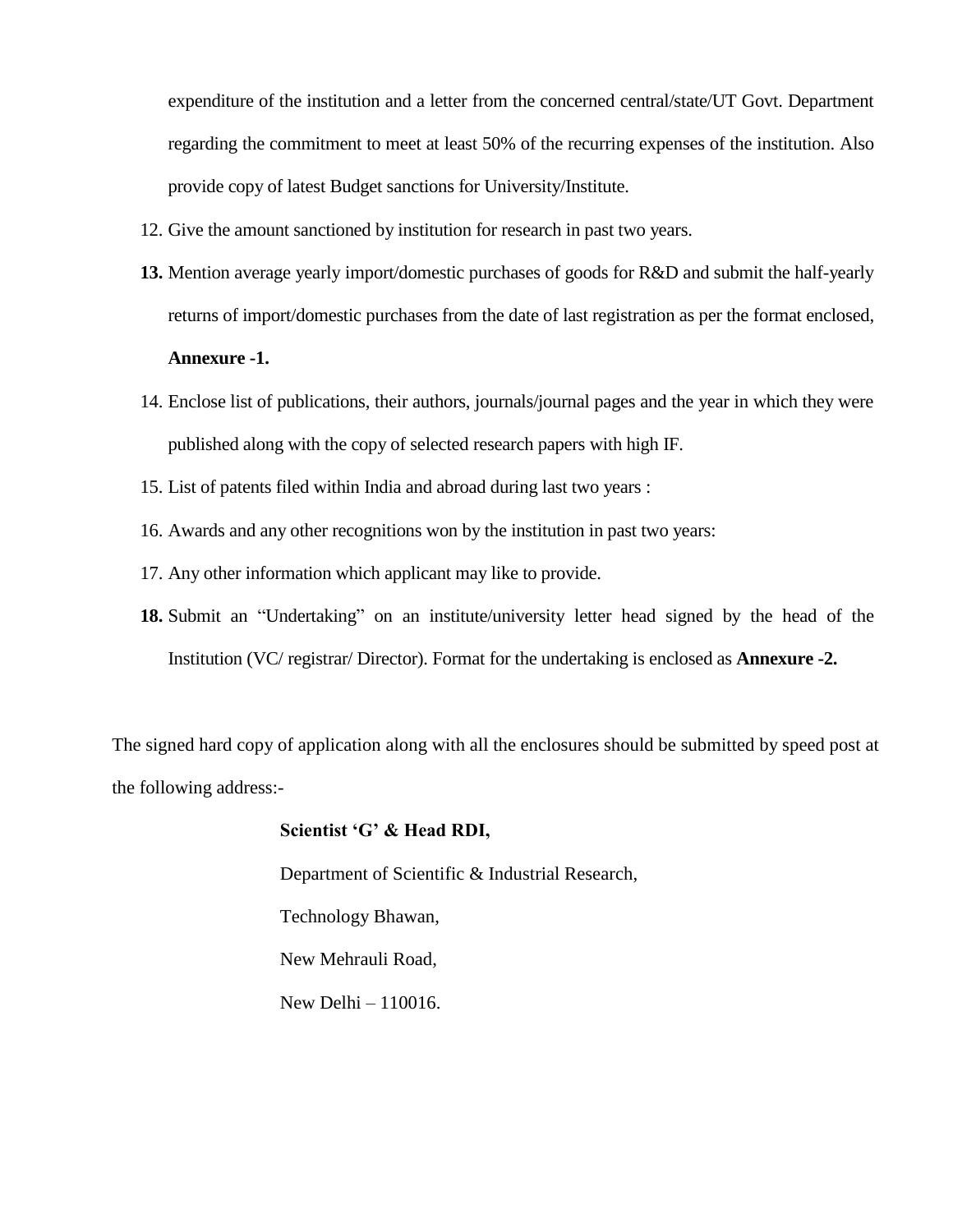### **Annexure -1**

HALF YEARLY RETURNS BY A PUBLIC FUNDED RESEARCH INSTITUTION or A UNIVERSITY or AN IIT or IISc BANGALORE or A REGIONAL ENGINEERING COLLEGE, OTHER THAN A HOSPITAL REGISTERED WITH DSIR FOR CUSTOMS DUTY EXEMPTION IN TERMS OF GOVERNMENT NOTIFICATION NO. 51/96-CUSTOMS DATED 23 JULY 1996 AND /OR CENTRAL DUTY EXEMPTION IN TERMS OF GOVERNMENT NOTIFICATION NO. 10/97-CENTRAL EXISE DATED 1 MARCH 1997, AND /OR GST FACILITY IN TERMS OF GOVERNMENT NOTIFICATION No. 47/2017-INTEGRATED TAX (RATE) DT.14.11.2017, NOTIFICATION No. 45/2017- CENTRAL TAX (RATE) DT. 14.11.2017 AND NOTIFICATION NO. 45/2017- UNION TERRITORY TAX (RATE) DT. 14.11.2017, AS AMENDED FROM TIME TO TIME.

1. DSIR Registration No. & Date:

2. Name of the Institution:

3. Name & Designation of the 'Head of the Institution' :

4. Goods imported for research availing customs duty exemption\*\* / Domestic purchase of goods for research availing central excise duty exemptionon / GST.

|                      |                                        | <b>For Customs Duty Exemption**</b>                                         |                                                                            |                                                                       | For Excise Duty Exemptions / GST<br>**                  |                                                                 |                                                                                                            |                                                |
|----------------------|----------------------------------------|-----------------------------------------------------------------------------|----------------------------------------------------------------------------|-----------------------------------------------------------------------|---------------------------------------------------------|-----------------------------------------------------------------|------------------------------------------------------------------------------------------------------------|------------------------------------------------|
| S.<br>N <sub>o</sub> | Period<br>of Half<br>Yearly<br>Returns | <b>Total Value</b><br>(fob/cif) of<br>consumables<br>imported. (in<br>Lacs) | <b>Total Value</b><br>(fob/cif) of<br>equipments<br>imported.<br>(in Lacs) | Total imports<br>availing<br>customs duty<br>exemptions.<br>(in lacs) | Total Value of<br>consumables<br>procured.<br>(in Lacs) | <b>Total Value</b><br>of<br>equipment<br>procured.<br>(in Lacs) | Total<br>purchases<br>availing<br>Central<br><b>Excise Duty</b><br>exemptions /<br><b>GST</b><br>(in lacs) | Date of Half<br>Yearly<br>Return<br>Submission |
|                      |                                        |                                                                             |                                                                            |                                                                       |                                                         |                                                                 |                                                                                                            |                                                |
|                      |                                        |                                                                             |                                                                            |                                                                       |                                                         |                                                                 |                                                                                                            |                                                |
|                      |                                        |                                                                             |                                                                            |                                                                       |                                                         |                                                                 |                                                                                                            |                                                |
|                      |                                        |                                                                             |                                                                            |                                                                       |                                                         |                                                                 |                                                                                                            |                                                |
|                      |                                        |                                                                             |                                                                            |                                                                       |                                                         |                                                                 |                                                                                                            |                                                |
|                      |                                        |                                                                             |                                                                            |                                                                       |                                                         |                                                                 |                                                                                                            |                                                |

(\*\*In case of university, include the value of imports/domestic purchases by colleges affiliated to the university, based on essentiality certificates issued by the university)

(i) I certify that the information given above is correct.

(ii) The facility of customs and central excise duty exemption / GST is being utilised for research purposes only,

Place: Signature with Designation of Head of the Institution

Date: